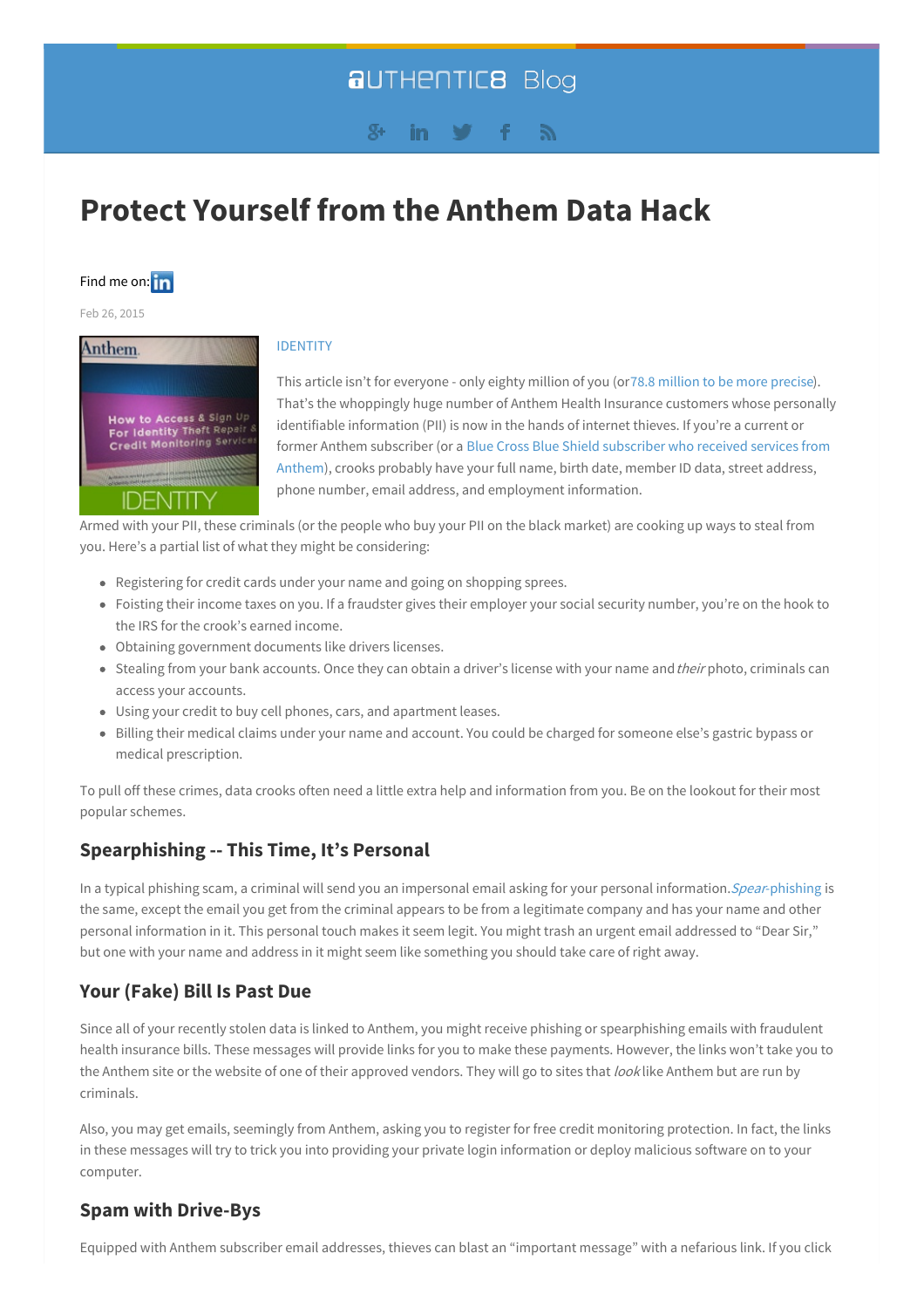<span id="page-1-0"></span>on the link, you could unintentionally download malware that can spy on your keystrokes (a way to learn your passwords), steal stored credit card numbers, or even lock your computer and hold it for ransom.

# **Stay Safe. Use Restraint.**

To avoid getting ripped off, there are some things you should **NOT** do. First, **DO NOT** click on any links in emails from companies. Second, if you do realize you've clicked on a link, **DO NOT** provide any information to the site where you land. Instead, open a new tab or window to access Anthem's site (or any other company's site, for that matter). Third, **DO NOT** reply to the email or offer the sender any information - this will only validate your address and encourage the criminals to target you more aggressively. Fourth, **DO NOT** open any attachments in an email from Anthem or from any suspicious senders. Legitimate emails will almost never include an attachment.

Also, be suspicious of phone calls telling you that you're a victim. Anthem has said it will contact all potential victims by mail. However, some people have reported getting calls from the insurer to discuss the data theft or overdue balances. These calls are almost certainly a scam.

If you get a call from Anthem or any other "company" asking for your personal information or your insurance details, ask for an 800 number to call them back. Next, run a quick Google search on the phone number to make sure it's legit. If you're satisfied with the results, return the call.

# **Always Protect Your Internet Connection**

The best way to stay safe whenever you go online is to upgrade to a secure, cloud-based web browser. With this type of browser, a thief's clever phishing and malware attacks simply fall flat. A cloud browser prevents you from accidentally downloading nefarious software. Plus, you never have to type your passwords because your browser encrypts and auto-fills them through two-step verification and secure shortcuts.

# **If You're A Victim, Take Action**

Restoring your life and finances after an identity theft is often a time-consuming nightmare. If you think you are the victim of identity theft, there are some things you should do.

For people affected by the data breach, Anthem has prepared an official website for information at**www.AnthemFacts.com**. It's also offering 24 months of identity theft monitoring and credit repair services through AllClear ID. Enrollment is available online, through a link from the AnthemFacts.com website.

In addition, the US Federal Trade Commission (FTC) has asite with [helpful](http://www.consumer.ftc.gov/features/feature-0014-identity-theft) links and action steps. The FTC even has information specific to the challenges of medical [information](http://www.consumer.ftc.gov/articles/0171-medical-identity-theft) theft, which costs victims an [average](http://www.darkreading.com/medical-identity-theft-costs-victims-$13450-apiece/d/d-id/1319210) of \$13,450.

The Anthem data breach could harm a record number of victims. If you stay vigilant and follow the steps outlined above, you can keep your finances, your insurance, and your bank accounts safe.

Topics: [Identity](http://go.authentic8.com/blog/topic/identity)

#### **The official blog of Authentic8**

Blog [Home](http://go.authentic8.com/blog) [Sign](https://www.authentic8.com/signup) up for Silo [Contact](https://www.authentic8.com/company/contact-us/) Us

#### **Recent Posts**

Building on Secure Cloud Storage Offering, Authentic8 Expands Content Rendering [Capabilities](http://go.authentic8.com/blog/building-on-secure-cloud-storage-offering-authentic8-expands-content-rendering-capabilities-within-secure-virtual-browser) Within Secure Virtual Browser Monthly News [Roundup](http://go.authentic8.com/blog/monthly-news-roundup-october-2015) - October 2015 (TL;DR)

Do You Know What's On Your Preferred List of WiFi [Networks?](http://go.authentic8.com/blog/do-you-know-whats-on-your-preferred-list-of-wifi-networks) Take a Trip Down Memory Lane During NCSA Month

#### **Posts by Topic**